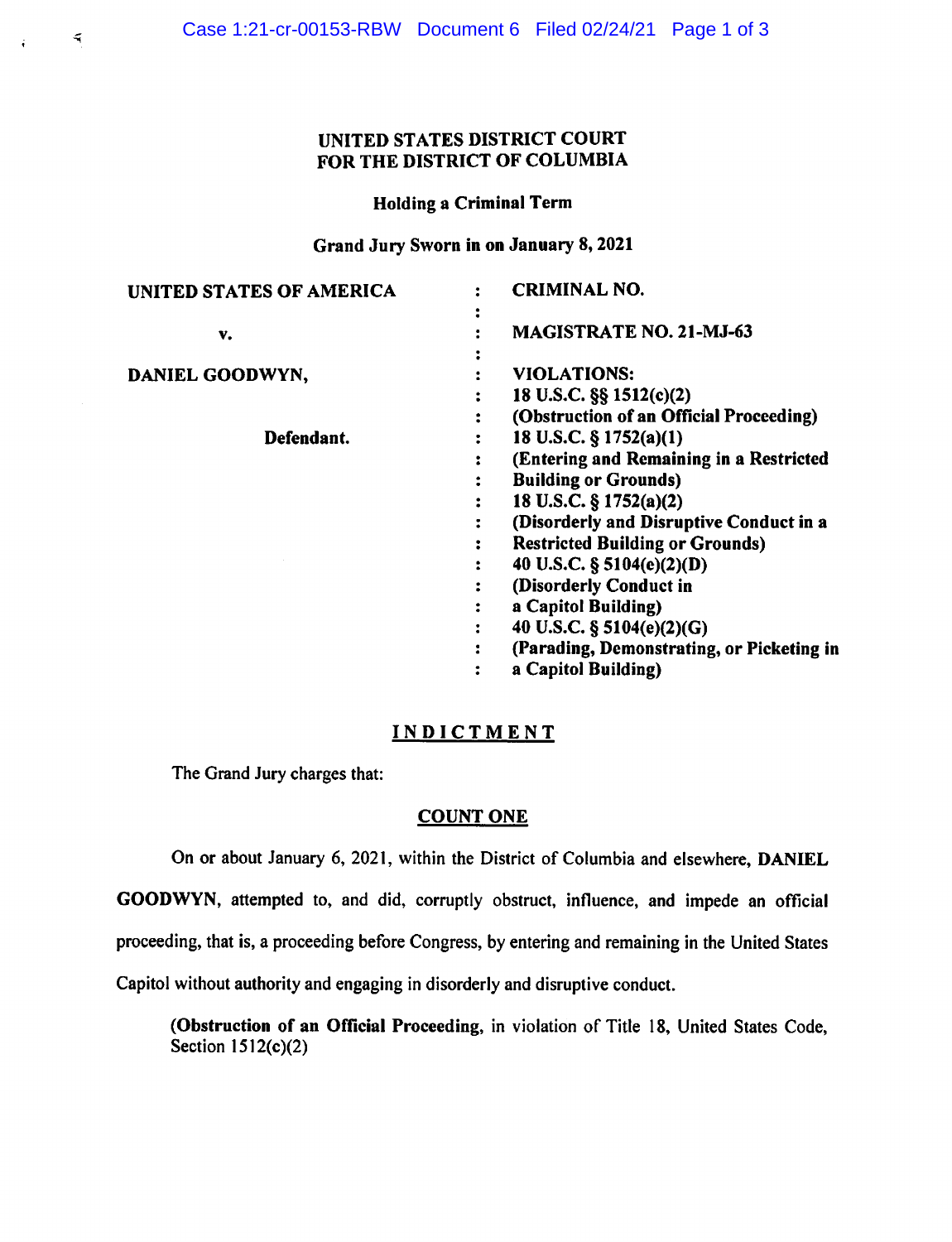$\preccurlyeq$ 

#### **COUNTTWO**

On or about January 6, 2021, in the District of Columbia, **DANIEL GOODWYN,** did unlawfully and knowingly enter and remain in a restricted building and grounds, that is, any posted, cordoned-off, and otherwise restricted area within the United States Capitol and its grounds, where the Vice President and Vice President-elect were temporarily visiting, without lawful authority to do so.

**(Entering and Remaining** in **a Restricted Building or Grounds,** in violation of Title 18, United States Code, Section 1752(a)( 1 ))

#### **COUNT THREE**

On or about January 6, 2021, in the District of Columbia, **DANIEL GOODWYN,** did knowingly, and with intent to impede and disrupt the orderly conduct of Government business and official functions, engage in disorderly and disruptive conduct in and within such proximity to, a restricted building and grounds, that is, any posted, cordoned-off, and otherwise restricted area within the United States Capitol and its grounds, where the Vice President and Vice Presidentelect were temporarily visiting, when and so that such conduct did in fact impede and disrupt the orderly conduct of Government business and official functions.

**(Disorderly and Disruptive Conduct in a Restricted Building or Grounds,** in violation of Title 18, United States Code, Section I 752(a)(2))

#### **COUNT FOUR**

On or about January 6, 2021, in the District of Columbia, **DANIEL GOODWYN,** willfully and knowingly engaged in disorderly and disruptive conduct in any of the Capitol Buildings with the intent to impede, disrupt, and disturb the orderly conduct of a session of Congress and either